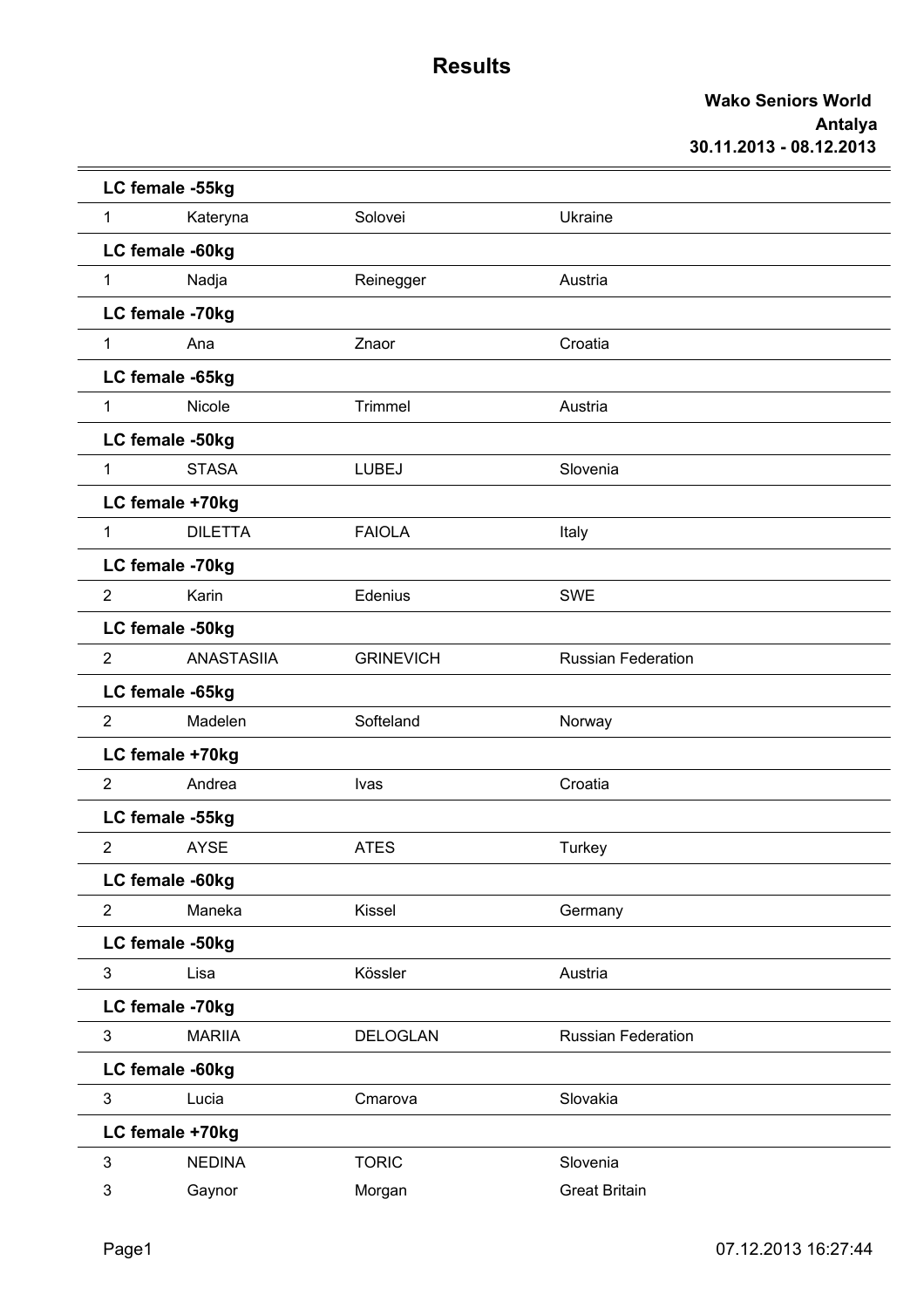|                | LC female -55kg    |                     |                           |                     |
|----------------|--------------------|---------------------|---------------------------|---------------------|
| 3              | <b>SINEAD</b>      | <b>BEASLEY</b>      | Ireland                   |                     |
|                | LC female -70kg    |                     |                           |                     |
| 3              | <b>ROBERTA</b>     | <b>CARGNO</b>       | Italy                     |                     |
|                | LC female -60kg    |                     |                           |                     |
| 3              | <b>LISA</b>        | <b>ADORNI</b>       | Italy                     |                     |
|                | LC female -55kg    |                     |                           |                     |
| $\mathfrak{Z}$ | <b>AMALIA</b>      | <b>KOLEVA</b>       | <b>Bulgaria</b>           |                     |
|                | LC female -65kg    |                     |                           |                     |
| 3              | Karen              | <b>Bailey</b>       | <b>Great Britain</b>      |                     |
| 3              | Sabrina            | Elmiger             | Switzerland               |                     |
|                | LC female -50kg    |                     |                           |                     |
| 3              | <b>FLORENCE</b>    | <b>ZABOULA</b>      | France                    |                     |
|                | LC v. female -65kg |                     |                           |                     |
| $\mathbf{1}$   | <b>SALLY</b>       | <b>MC ARDLE</b>     | Ireland                   |                     |
|                | LC v. female +65kg |                     |                           |                     |
| 1              | <b>RIVIERA</b>     | <b>STEPHANIE</b>    | France                    |                     |
|                | LC v. female -55kg |                     |                           |                     |
| 1              | Rehana             | Mia                 | South Africa              |                     |
|                | LC v. female -65kg |                     |                           |                     |
| $\overline{2}$ | Maria              | Carrera             | <b>Great Britain</b>      |                     |
|                | LC v. female +65kg |                     |                           |                     |
| $\overline{2}$ | <b>CATHRINE</b>    | MC GREGOR           | Ireland                   |                     |
|                | LC v. female -55kg |                     |                           |                     |
| 2              | <b>AINE</b>        | <b>CONLON OATES</b> | Ireland                   |                     |
| 3              | <b>MADINE</b>      | <b>ANDROSOVA</b>    | <b>Russian Federation</b> |                     |
|                | LC v. female -65kg |                     |                           |                     |
| $\mathbf{3}$   | <b>PERRAIS</b>     | <b>VALERIE</b>      | France                    |                     |
|                | LC male -69kg      |                     |                           |                     |
| 1              | <b>GIORGIAN</b>    | CIMPEANU            | Italy                     |                     |
|                | LC male -57kg      |                     |                           |                     |
| $\mathbf 1$    | Alisher            | Akhmedov            | Tajikistan                |                     |
|                | LC male +94kg      |                     |                           |                     |
| 1              | Zvonimir           | Cikotic             | Croatia                   |                     |
| Page2          |                    |                     |                           | 07.12.2013 16:27:44 |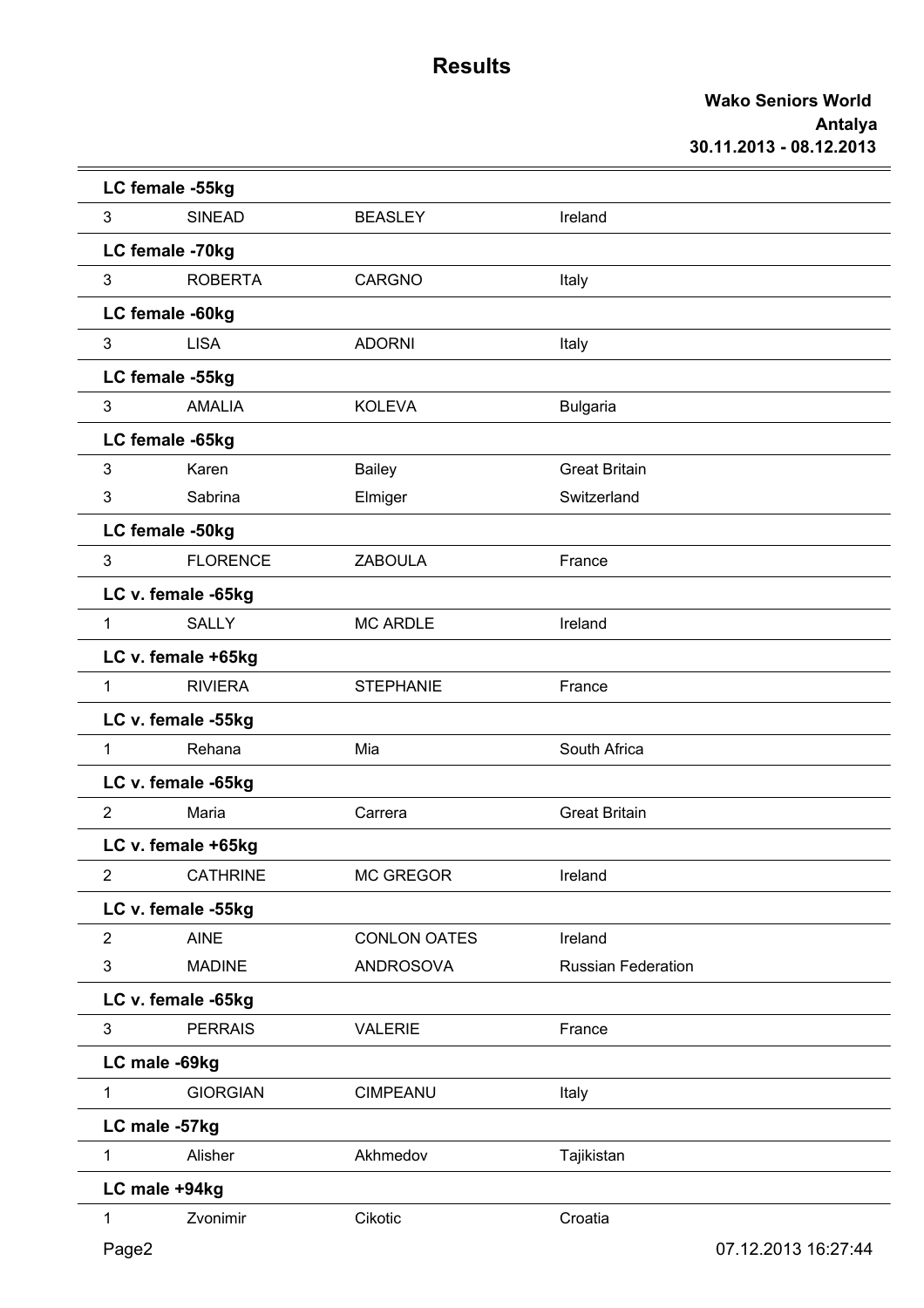|                | LC male -63kg    |                 |                           |  |
|----------------|------------------|-----------------|---------------------------|--|
| $\mathbf{1}$   | <b>ALEKSANDR</b> | <b>BAKIROV</b>  | <b>Russian Federation</b> |  |
|                | LC male -79kg    |                 |                           |  |
| 1              | <b>EMANUIL</b>   | <b>DIMITROV</b> | <b>Bulgaria</b>           |  |
|                | LC male -84kg    |                 |                           |  |
| $\mathbf{1}$   | <b>DUK</b>       | <b>NUAMERUE</b> | <b>Bulgaria</b>           |  |
|                | LC male -89kg    |                 |                           |  |
| $\mathbf{1}$   | Fabian           | Fingerhut       | Germany                   |  |
|                | LC male -74kg    |                 |                           |  |
| $\mathbf{1}$   | Levente          | Bertalan        | Austria                   |  |
|                | LC male -94kg    |                 |                           |  |
| $\mathbf{1}$   | <b>Boris</b>     | Miškovic        | Croatia                   |  |
|                | LC male -79kg    |                 |                           |  |
| $\overline{2}$ | Ivan             | Gryschuk        | Ukraine                   |  |
|                | LC male -63kg    |                 |                           |  |
| $\overline{2}$ | <b>DESSIE</b>    | <b>LEONARD</b>  | Ireland                   |  |
|                | LC male -84kg    |                 |                           |  |
| 2              | <b>SERGEY</b>    | <b>ZHUKOV</b>   | <b>Russian Federation</b> |  |
|                | LC male -57kg    |                 |                           |  |
| $\overline{2}$ | Norbert          | Rizmayer        | Hungary                   |  |
|                | LC male +94kg    |                 |                           |  |
| $\overline{2}$ | <b>Baris</b>     | Kilic           | Germany                   |  |
|                | LC male -89kg    |                 |                           |  |
| $\overline{2}$ | Zoltán           | Dancsó          | Hungary                   |  |
|                | LC male -94kg    |                 |                           |  |
| $\overline{2}$ | <b>FABIO</b>     | PANIZZOLO       | Italy                     |  |
|                | LC male -74kg    |                 |                           |  |
| $\overline{2}$ | <b>ALEXEY</b>    | <b>LENBERG</b>  | Russian Federation        |  |
|                | LC male -69kg    |                 |                           |  |
| $\overline{2}$ | Nejc             | Gazvoda         | Slovenia                  |  |
| $\mathfrak{S}$ | George           | Downey          | <b>Great Britain</b>      |  |
|                | LC male -74kg    |                 |                           |  |
| 3              | Jumaane          | Camero          | <b>Great Britain</b>      |  |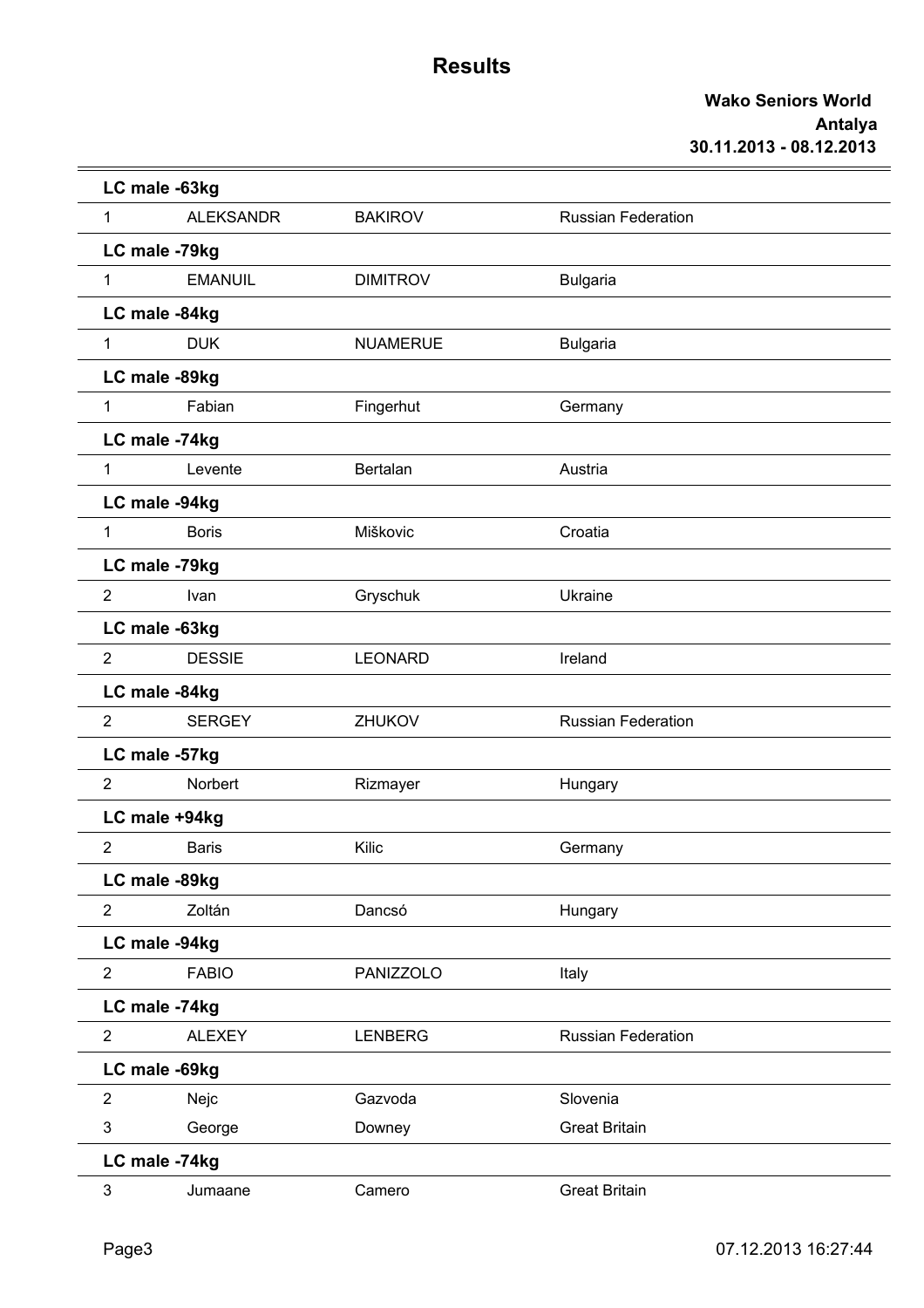|   | LC male -57kg       |                   |                           |  |
|---|---------------------|-------------------|---------------------------|--|
| 3 | <b>FATIH MEHMET</b> | <b>SAHIN</b>      | Turkey                    |  |
|   | LC male -69kg       |                   |                           |  |
| 3 | Pavlo               | Zamyatin          | Ukraine                   |  |
|   | LC male -89kg       |                   |                           |  |
| 3 | Juso                | Prosic            | Austria                   |  |
|   | LC male -79kg       |                   |                           |  |
| 3 | <b>DUVAL</b>        | <b>BRICE</b>      | France                    |  |
|   | LC male -94kg       |                   |                           |  |
| 3 | <b>IGOR</b>         | <b>KOPYLOV</b>    | <b>Russian Federation</b> |  |
|   | LC male -84kg       |                   |                           |  |
| 3 | Matej               | Engler            | Slovakia                  |  |
|   | LC male -63kg       |                   |                           |  |
| 3 | Michal              | Szulwic           | Poland                    |  |
|   | LC male -84kg       |                   |                           |  |
| 3 | Stephan             | Bücker            | Germany                   |  |
|   | LC male -74kg       |                   |                           |  |
| 3 | Marko               | Opšivac           | Croatia                   |  |
|   | LC male -79kg       |                   |                           |  |
| 3 | <b>AIVAR</b>        | <b>GAFUROV</b>    | <b>Russian Federation</b> |  |
|   | LC male -94kg       |                   |                           |  |
| 3 | <b>ALES</b>         | <b>LORBER</b>     | Slovenia                  |  |
|   | LC male -57kg       |                   |                           |  |
| 3 | <b>DAVIDE</b>       | <b>PEANO</b>      | Italy                     |  |
|   | LC male +94kg       |                   |                           |  |
| 3 | <b>ANDREY</b>       | <b>BATYAEV</b>    | <b>Russian Federation</b> |  |
|   | LC male -89kg       |                   |                           |  |
| 3 | <b>DOMENICO</b>     | PAPPACENO         | Italy                     |  |
|   | LC male +94kg       |                   |                           |  |
| 3 | <b>BROCHE</b>       | <b>SYLVAIN</b>    | France                    |  |
|   | LC male -63kg       |                   |                           |  |
| 3 | <b>DAMIANO</b>      | <b>TRAMONTANA</b> | Italy                     |  |
|   | LC v. male +94kg    |                   |                           |  |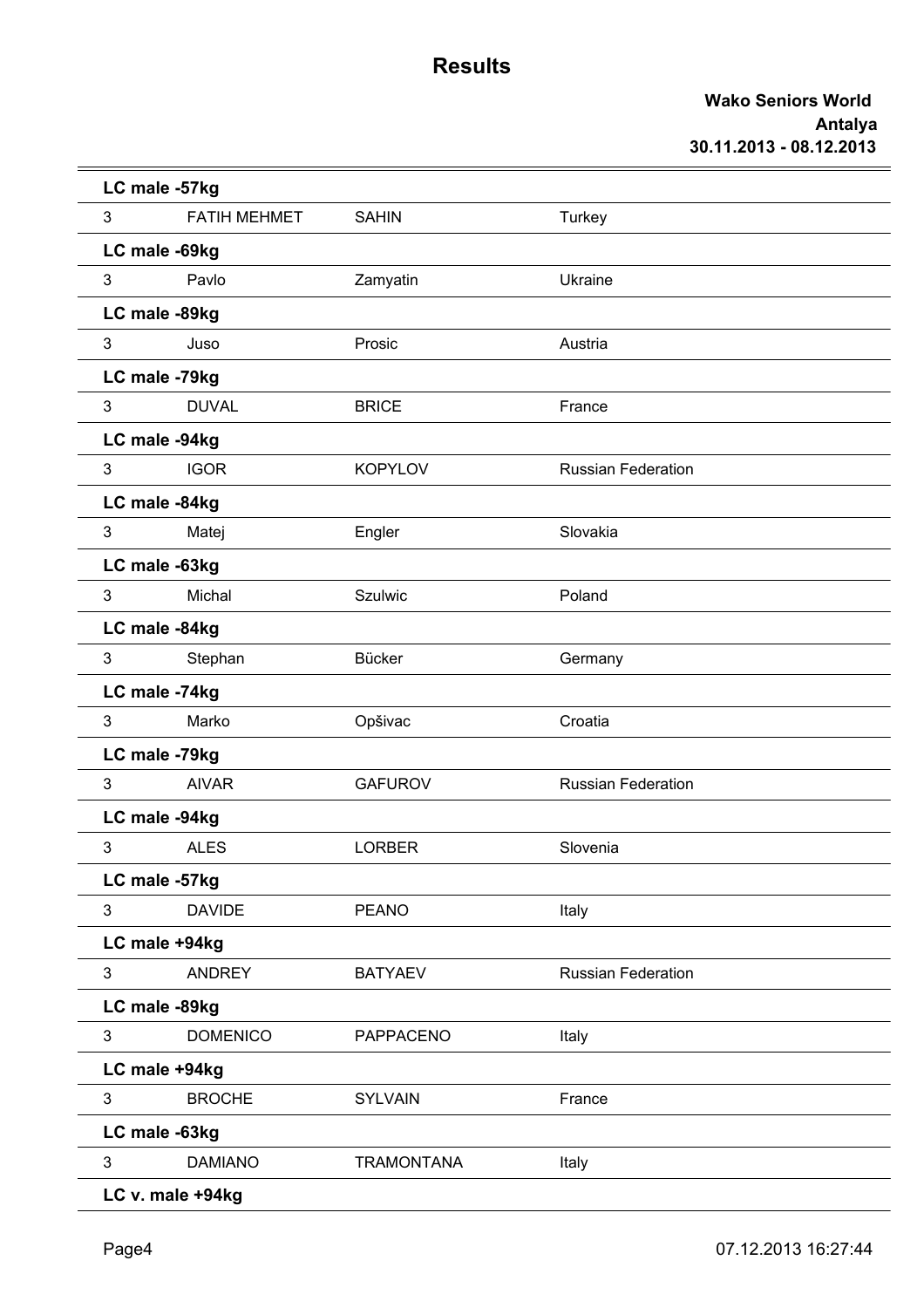| 1              | <b>NICOLA</b>     | <b>BERTOLOTTI</b> | Italy                     |  |
|----------------|-------------------|-------------------|---------------------------|--|
|                | LC v male -63kg   |                   |                           |  |
| $\mathbf{1}$   | Thomas            | Hejderup          | <b>SWE</b>                |  |
|                | LC v. male -94kg  |                   |                           |  |
| 1              | Radoslaw          | Laskowski         | Poland                    |  |
|                | LC v. male -84kg  |                   |                           |  |
| $\mathbf{1}$   | Esimrhan          | Kuralbayev        | Kazakhstan                |  |
|                | LC v. male -74kg  |                   |                           |  |
| $\mathbf{1}$   | <b>PATRIZIO</b>   | <b>CALA</b>       | Italy                     |  |
|                | LC v. male -84kg  |                   |                           |  |
| $\overline{2}$ | Arpad             | Szabo             | Hungary                   |  |
|                | LC v. male +94kg  |                   |                           |  |
| $\overline{2}$ | Cleveland         | Crossling         | South Africa              |  |
|                | LC v male -63kg   |                   |                           |  |
| $\overline{2}$ | <b>LUIGI</b>      | <b>VULLO</b>      | Italy                     |  |
|                | LC v. male -94kg  |                   |                           |  |
| $\overline{2}$ | <b>EMILIAN</b>    | <b>HAGIU</b>      | France                    |  |
|                | LC v. male -74kg  |                   |                           |  |
| $\overline{2}$ | Laecio            | <b>Nunes</b>      | <b>BRA</b>                |  |
|                | LC v. male -84kg  |                   |                           |  |
| 3              | Patrick           | Baumgartner       | Switzerland               |  |
|                | LC v. male -74kg  |                   |                           |  |
| 3              | <b>ABDELMALIK</b> | <b>MANGOUCHI</b>  | France                    |  |
|                | LC v. male +94kg  |                   |                           |  |
| 3              | István            | Tóth              | Hungary                   |  |
| 3              | Karsten           | Rüger             | Germany                   |  |
|                | LC v male -63kg   |                   |                           |  |
| 3              | Barry             | Mcginea           | <b>Great Britain</b>      |  |
| 3              | <b>VASILII</b>    | <b>KOLESNIKOV</b> | <b>Russian Federation</b> |  |
|                | LC v. male -94kg  |                   |                           |  |
| 3              | Murat             | Top               | Germany                   |  |
|                | LC v. male -84kg  |                   |                           |  |
| 3              | Rienus            | van Hees          | Netherlands               |  |
|                | LC v. male -94kg  |                   |                           |  |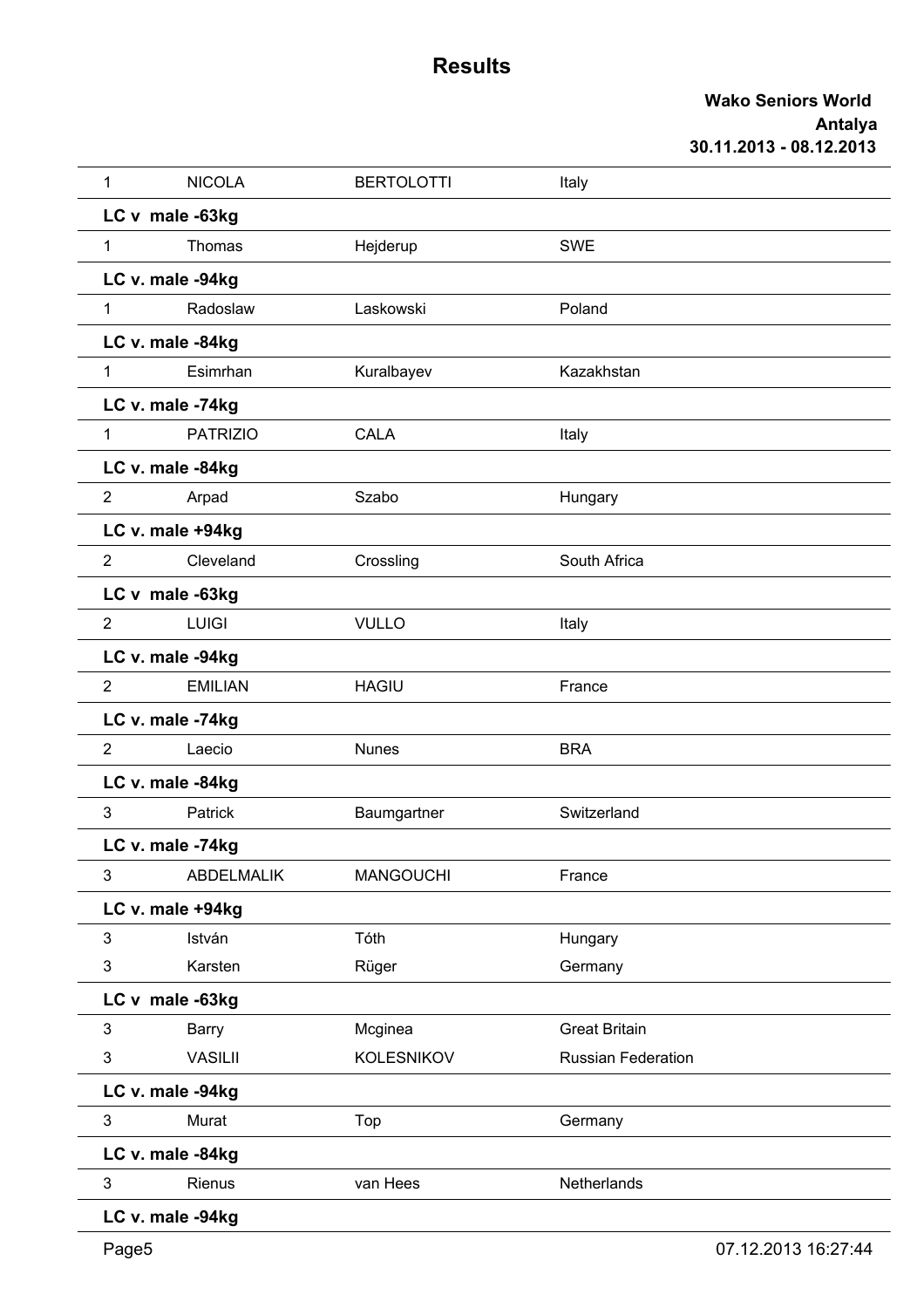| 3                | <b>ELSHAN</b>       | ABDURAHMANOV          | Azerbaijan                |
|------------------|---------------------|-----------------------|---------------------------|
| LC v. male -74kg |                     |                       |                           |
| 3                | Piotr               | Siegoczynski          | Poland                    |
| FC female +70kg  |                     |                       |                           |
| 1                | <b>DIANA</b>        | <b>GALINA</b>         | <b>Russian Federation</b> |
| FC female -52kg  |                     |                       |                           |
| $\mathbf{1}$     | Marielle            | Hansen                | Norway                    |
| FC female -56kg  |                     |                       |                           |
| $\mathbf{1}$     | Jessica             | Heymann               | Germany                   |
| FC female -60kg  |                     |                       |                           |
| 1                | Thea Therese        | <b>Naess</b>          | Norway                    |
| FC female -65kg  |                     |                       |                           |
| $\mathbf{1}$     | Cathrine            | <b>Heggoy Fonnes</b>  | Norway                    |
| FC female -70kg  |                     |                       |                           |
| $\mathbf{1}$     | <b>Birgit</b>       | <b>Reitan Oksnes</b>  | Norway                    |
| FC female -48kg  |                     |                       |                           |
| $\mathbf{1}$     | <b>VIKTORIYA</b>    | <b>MIFTIEVA</b>       | <b>Russian Federation</b> |
| FC female -52kg  |                     |                       |                           |
| $\overline{2}$   | <b>YELIZ</b>        | <b>KOBLAY</b>         | Turkey                    |
| FC female -48kg  |                     |                       |                           |
| $\overline{2}$   | <b>SUKRAN TEBAA</b> | <b>ONAR</b>           | Turkey                    |
| FC female -60kg  |                     |                       |                           |
| $\overline{2}$   | Kinga               | Siwa                  | Poland                    |
| FC female +70kg  |                     |                       |                           |
| $\overline{2}$   | Siham               | Alali                 | Morocco                   |
| FC female -65kg  |                     |                       |                           |
| $\overline{2}$   | <b>KSENIA</b>       | <b>MIROSHNICHENKO</b> | <b>Russian Federation</b> |
| FC female -70kg  |                     |                       |                           |
| $\overline{2}$   | Claudia             | Kiontke               | Germany                   |
| FC female -56kg  |                     |                       |                           |
| $\overline{2}$   | Veronika            | Petrikova             | Slovakia                  |
| FC female -65kg  |                     |                       |                           |
| 3                | Veronika            | Cmárová               | Slovakia                  |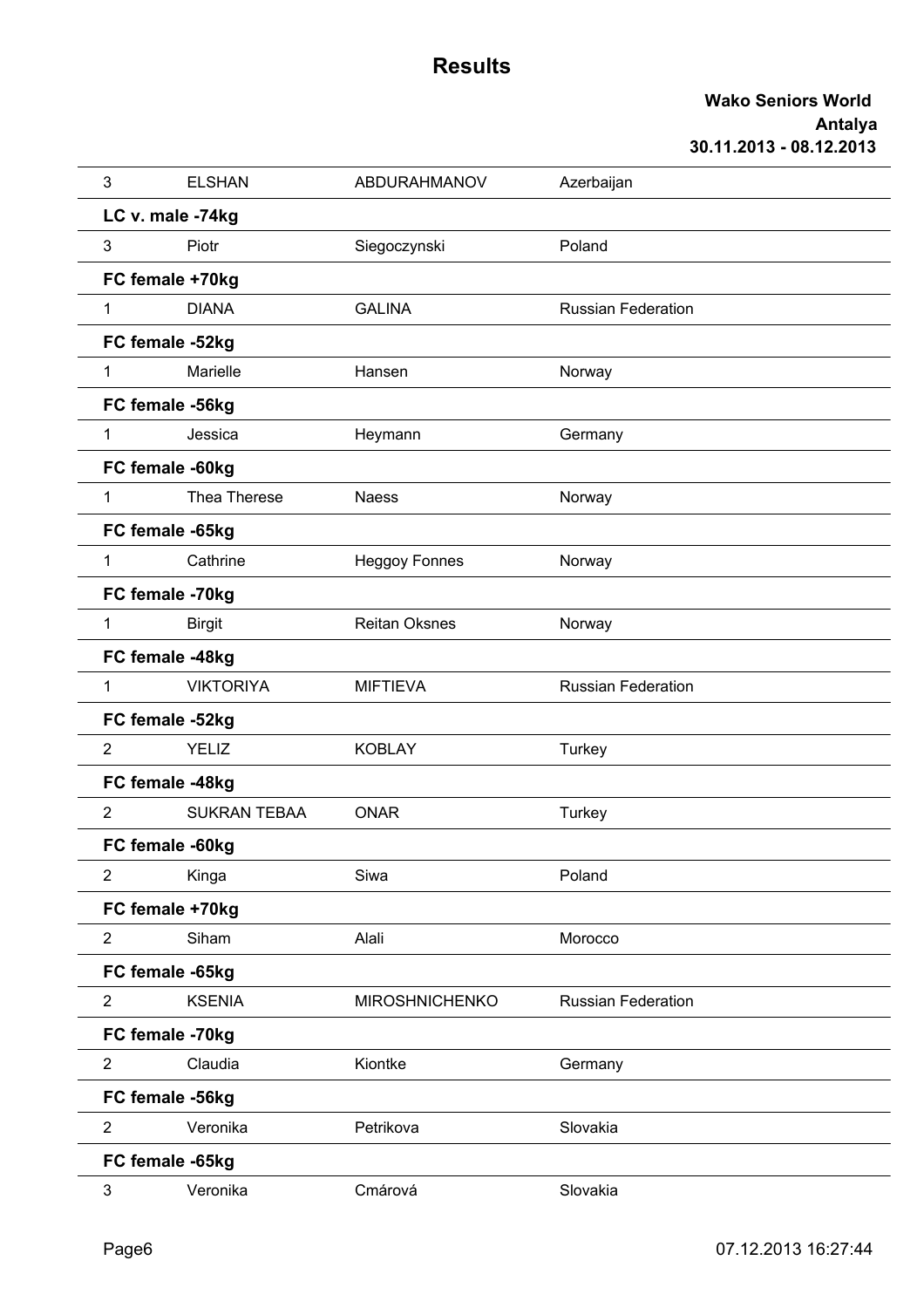|              | FC female -70kg |                   |                           |
|--------------|-----------------|-------------------|---------------------------|
| 3            | Boglárka        | <b>Brunner</b>    | Hungary                   |
| 3            | <b>IRINA</b>    | <b>GAVRILOVA</b>  | <b>Russian Federation</b> |
|              | FC female -48kg |                   |                           |
| 3            | Nurzhainat      | Yelubayeva        | Kazakhstan                |
|              | FC female +70kg |                   |                           |
| 3            | <b>ADNA</b>     | <b>STAMBOLIC</b>  | Bosnia and Herzegovina    |
|              | FC female -48kg |                   |                           |
| 3            | Ewa             | <b>Bulanda</b>    | Poland                    |
|              | FC female -52kg |                   |                           |
| 3            | Orla            | OBrien            | Ireland                   |
| 3            | <b>IRINA</b>    | <b>PARAKHINA</b>  | <b>Russian Federation</b> |
|              | FC female -60kg |                   |                           |
| 3            | <b>NATALIA</b>  | <b>KAMENSKIKH</b> | Russian Federation        |
|              | FC female +70kg |                   |                           |
| 3            | Adele           | Rootman           | South Africa              |
|              | FC female -56kg |                   |                           |
| 3            | Dorota          | Godzina           | Poland                    |
|              | FC female -65kg |                   |                           |
| 3            | Anne            | Katas             | Finland                   |
|              | FC female -60kg |                   |                           |
| 3            | Camilla         | Viksten           | Finland                   |
|              | FC female -56kg |                   |                           |
| 3            | <b>MELTEM</b>   | <b>BAS</b>        | Turkey                    |
|              | FC male -60kg   |                   |                           |
| $\mathbf{1}$ | Abzal           | Duysupa           | Kazakhstan                |
|              | FC male -75kg   |                   |                           |
| $\mathbf{1}$ | <b>EDOUARD</b>  | <b>BERNADOU</b>   | France                    |
|              | FC male -86kg   |                   |                           |
| 1            | <b>KHVICHA</b>  | QOQUASHVILI       | Georgia                   |
|              | FC male -81kg   |                   |                           |
| 1            | Igor            | Prykhodko         | Ukraine                   |
|              | FC male -63,5kg |                   |                           |
| 1            | <b>SERGEY</b>   | <b>LIPINETC</b>   | <b>Russian Federation</b> |
| Page7        |                 |                   | 07.12.2013 16:27:44       |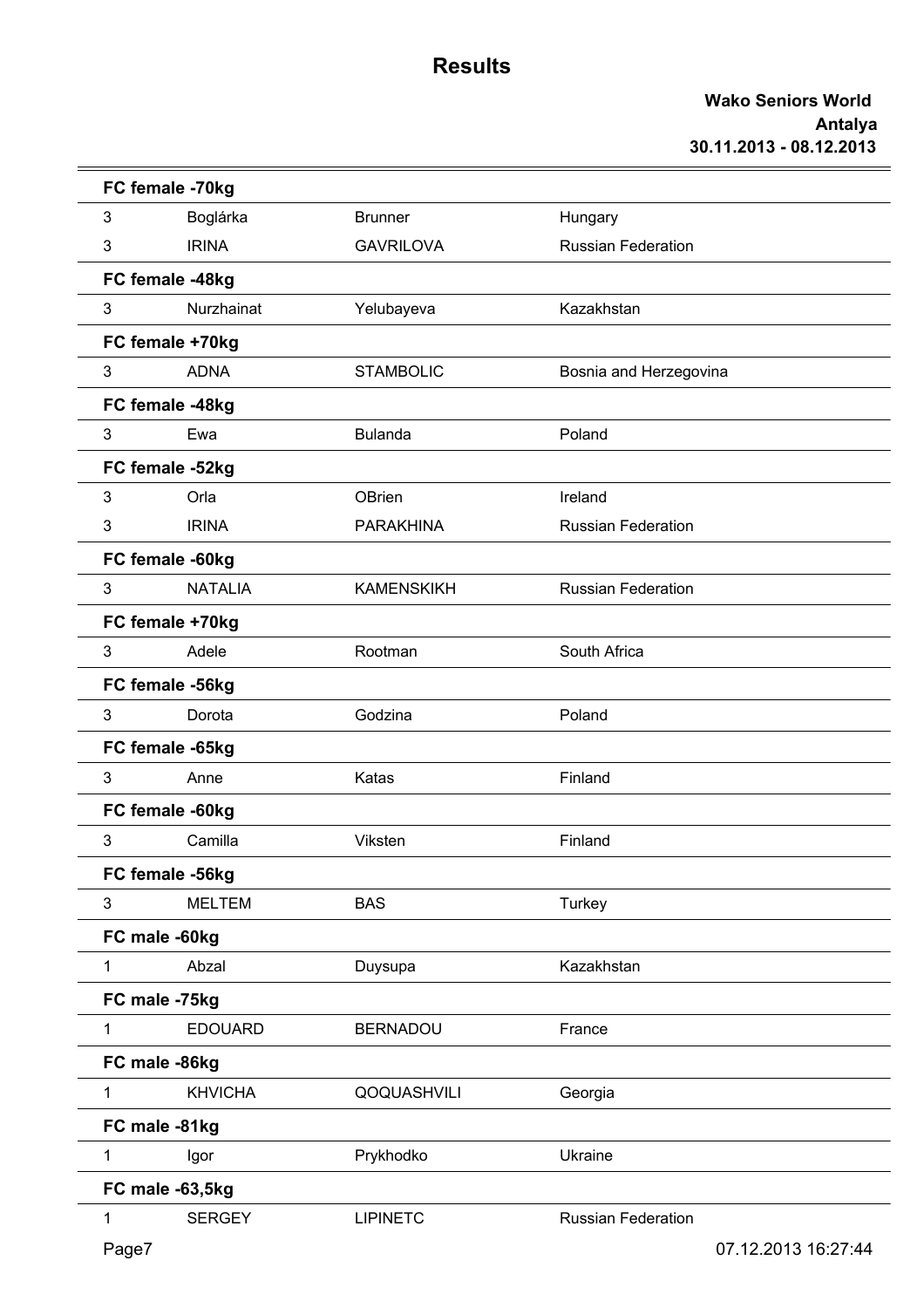|                | FC male +91kg   |                  |                                 |  |
|----------------|-----------------|------------------|---------------------------------|--|
| $\mathbf{1}$   | Tomislav        | Cikotic          | Croatia                         |  |
|                | FC male -71kg   |                  |                                 |  |
| 1              | Sayan           | Zhakupov         | Kazakhstan                      |  |
|                | FC male -54kg   |                  |                                 |  |
| $\mathbf{1}$   | <b>ILNAZ</b>    | <b>SAYFULLIN</b> | <b>Russian Federation</b>       |  |
|                | FC male -51kg   |                  |                                 |  |
| $\mathbf{1}$   | Aleksei         | <b>TRIFONOV</b>  | <b>Russian Federation</b>       |  |
|                | FC male -57kg   |                  |                                 |  |
| $\mathbf{1}$   | Bauyrzhan       | Kudaibergenov    | Kazakhstan                      |  |
|                | FC male -91kg   |                  |                                 |  |
| $\mathbf{1}$   | Eugen           | Waigel           | Germany                         |  |
|                | FC male -67kg   |                  |                                 |  |
| 1              | <b>MAKSIM</b>   | <b>PROKOFYEV</b> | <b>Russian Federation</b>       |  |
| 2              | Ersaiyn         | Kassambayev      | Kazakhstan                      |  |
|                | FC male -81kg   |                  |                                 |  |
| $\overline{2}$ | Azamat          | Nurpeyisov       | Kazakhstan                      |  |
|                | FC male -60kg   |                  |                                 |  |
| $\overline{2}$ | <b>VASILII</b>  | ZAITSEV          | <b>Russian Federation</b>       |  |
|                | FC male -57kg   |                  |                                 |  |
| $\overline{2}$ | <b>ALEXANDR</b> | <b>SHAMRAY</b>   | <b>Russian Federation</b>       |  |
|                | FC male -75kg   |                  |                                 |  |
| 2              | Nathan          | Key              | <b>United States of America</b> |  |
|                | FC male -71kg   |                  |                                 |  |
| $\overline{2}$ | <b>NIKITA</b>   | SELYANSKIY       | <b>Russian Federation</b>       |  |
|                | FC male -54kg   |                  |                                 |  |
| $\overline{2}$ | Daniel          | Zaboklicki       | Poland                          |  |
|                | FC male -63,5kg |                  |                                 |  |
| $\overline{2}$ | <b>ELNUR</b>    | <b>DARYAGIR</b>  | Azerbaijan                      |  |
|                | FC male +91kg   |                  |                                 |  |
| $\overline{2}$ | Ivan            | Tkachenko        | Ukraine                         |  |
|                | FC male -91kg   |                  |                                 |  |
| $\overline{2}$ | <b>Stas</b>     | Kutin            | Ukraine                         |  |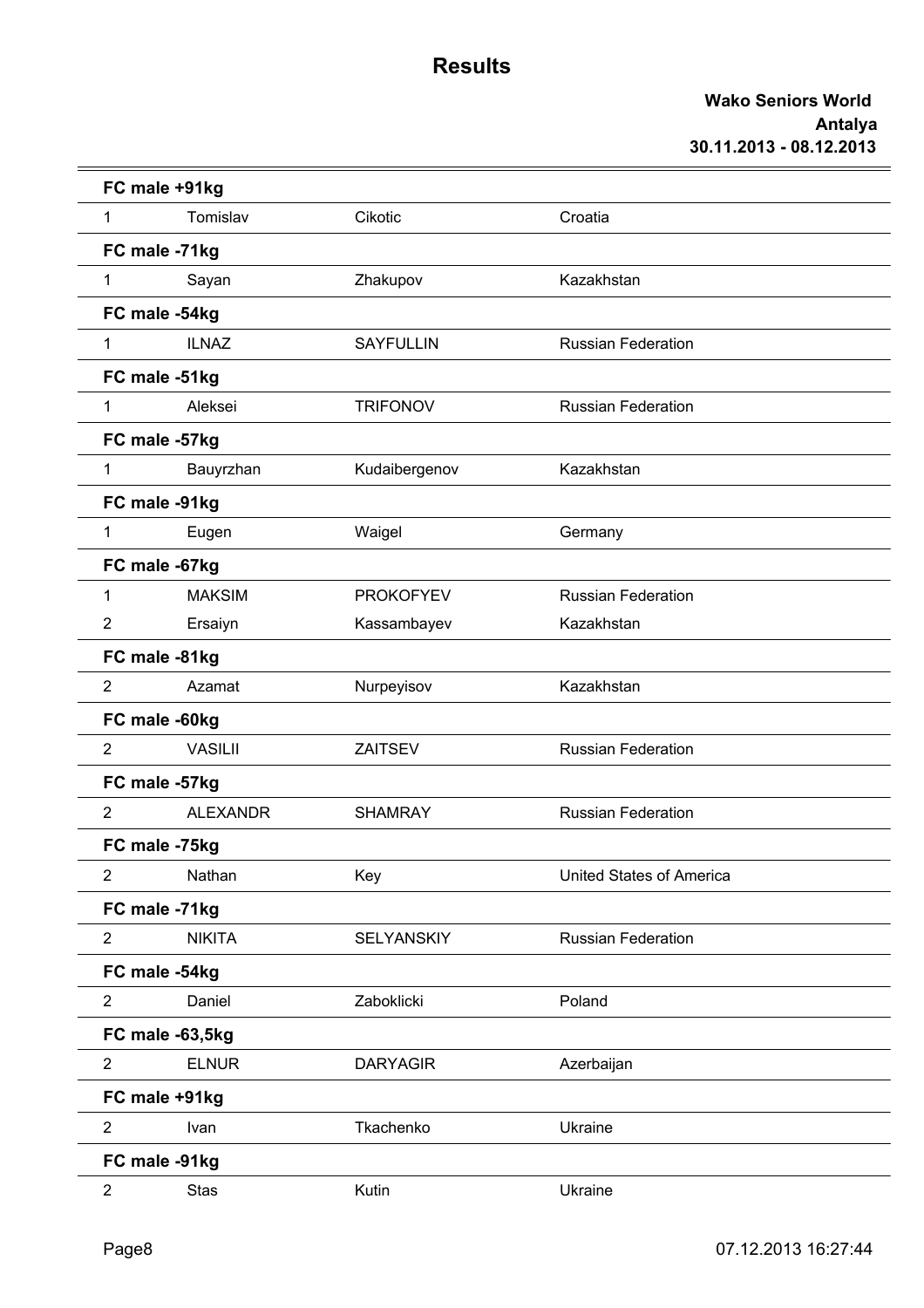|                | FC male -51kg   |                   |                           |                     |
|----------------|-----------------|-------------------|---------------------------|---------------------|
| $\overline{2}$ | Wojciech        | Peryt             | Poland                    |                     |
|                | FC male -86kg   |                   |                           |                     |
| $\overline{2}$ | Bojan           | Miškovic          | Croatia                   |                     |
|                | FC male -51kg   |                   |                           |                     |
| 3              | Farid           | Boulasdal         | Morocco                   |                     |
|                | FC male -86kg   |                   |                           |                     |
| 3              | <b>IAN</b>      | <b>PETROVICH</b>  | <b>Russian Federation</b> |                     |
|                | FC male -57kg   |                   |                           |                     |
| 3              | <b>ROBERTO</b>  | <b>PIZZIGALLI</b> | Italy                     |                     |
|                | FC male -63,5kg |                   |                           |                     |
| 3              | Aibek           | Duishembiev       | <b>KGZ</b>                |                     |
|                | FC male -60kg   |                   |                           |                     |
| 3              | <b>EDUARD</b>   | <b>MAMMADOV</b>   | Azerbaijan                |                     |
|                | FC male -86kg   |                   |                           |                     |
| 3              | Kermia          | Boudjema          | Algeria                   |                     |
|                | FC male -57kg   |                   |                           |                     |
| 3              | Amad            | Aljarajreh        | Jordan                    |                     |
|                | FC male -67kg   |                   |                           |                     |
| 3              | Nickolaj        | Christensen       | Denmark                   |                     |
|                | FC male -81kg   |                   |                           |                     |
| 3              | Kumar           | Zhaliev           | <b>KGZ</b>                |                     |
|                | FC male -63,5kg |                   |                           |                     |
| 3              | <b>GIUSEPPE</b> | DI CUIA           | Italy                     |                     |
|                | FC male -91kg   |                   |                           |                     |
| 3              | Zarhar          | Vorobeyi          | Kazakhstan                |                     |
| 3              | Robert          | Wiseman           | Canada                    |                     |
|                | FC male -67kg   |                   |                           |                     |
| $\mathfrak{S}$ | Mekan           | Amanov            | Turkmenistan              |                     |
|                | FC male -54kg   |                   |                           |                     |
| 3              | <b>MARCO</b>    | <b>ATZORI</b>     | Italy                     |                     |
| 3              | <b>Ulanbek</b>  | Kasymbekov        | <b>KGZ</b>                |                     |
|                | FC male -81kg   |                   |                           |                     |
| 3              | <b>GIANLUCA</b> | <b>STITZER</b>    | Italy                     |                     |
| Page9          |                 |                   |                           | 07.12.2013 16:27:44 |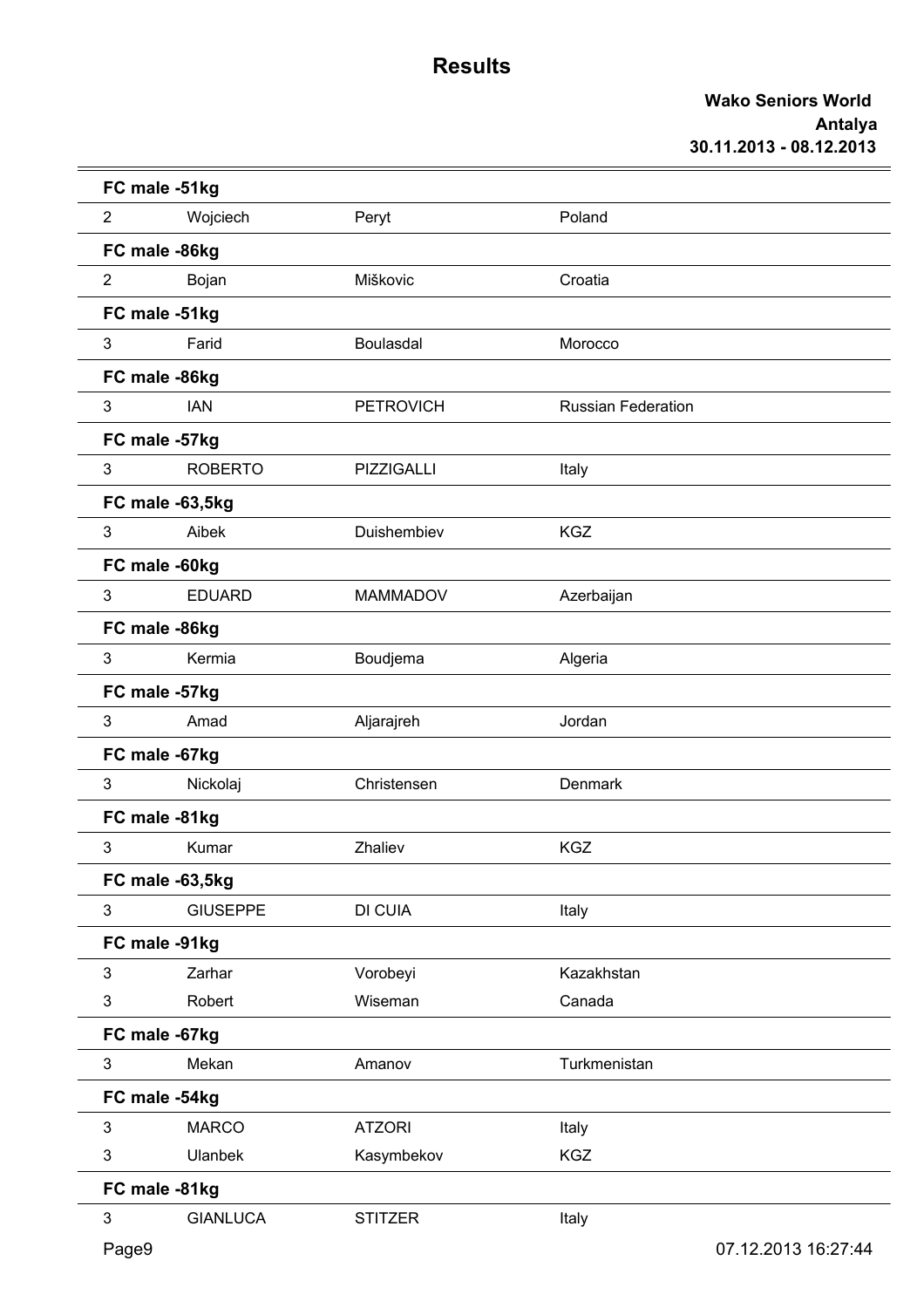|                | FC male -60kg    |                   |            |  |
|----------------|------------------|-------------------|------------|--|
| 3              | David            | Zold              | Slovakia   |  |
|                | FC male +91kg    |                   |            |  |
| 3              | <b>YUSUF</b>     | <b>ACIK</b>       | Turkey     |  |
|                | FC male -75kg    |                   |            |  |
| 3              | Stelyan          | Avramidi          | Kazakhstan |  |
|                | FC male -71kg    |                   |            |  |
| 3              | Zoltán           | Laszák            | Hungary    |  |
|                | FC male +91kg    |                   |            |  |
| 3              | Jakub            | Kozera            | Poland     |  |
|                | FC male -51kg    |                   |            |  |
| 3              | Eraliyev         | Nurdila           | Kazakhstan |  |
|                | FC male -71kg    |                   |            |  |
| 3              | <b>Ufuk</b>      | Seven             | Germany    |  |
|                | FC male -75kg    |                   |            |  |
| 3              | Hamdi            | Hadia             | Tunisia    |  |
|                | PF female +70kg  |                   |            |  |
| $\mathbf{1}$   | Anna             | Kondár            | Hungary    |  |
|                | PF female -65 kg |                   |            |  |
| $\mathbf{1}$   | Adrienn          | Kádas             | Hungary    |  |
|                | PF female -70kg  |                   |            |  |
| 1              | Henrietta        | Nagy              | Hungary    |  |
|                | PF female -55kg  |                   |            |  |
| $\mathbf{1}$   | <b>EFTHYMIA</b>  | <b>VILTANIOTI</b> | Greece     |  |
|                | PF female -60kg  |                   |            |  |
| $\mathbf{1}$   | <b>LUISA</b>     | <b>GULLOTTI</b>   | Italy      |  |
|                | PF female -50kg  |                   |            |  |
| $\mathbf{1}$   | <b>GIULIA</b>    | CAVALLARO         | Italy      |  |
|                | PF female -55kg  |                   |            |  |
| $\overline{2}$ | Emilia           | Szablowska        | Poland     |  |
|                | PF female -50kg  |                   |            |  |
| $\overline{2}$ | Monica           | Engeset           | Norway     |  |
|                | PF female -70kg  |                   |            |  |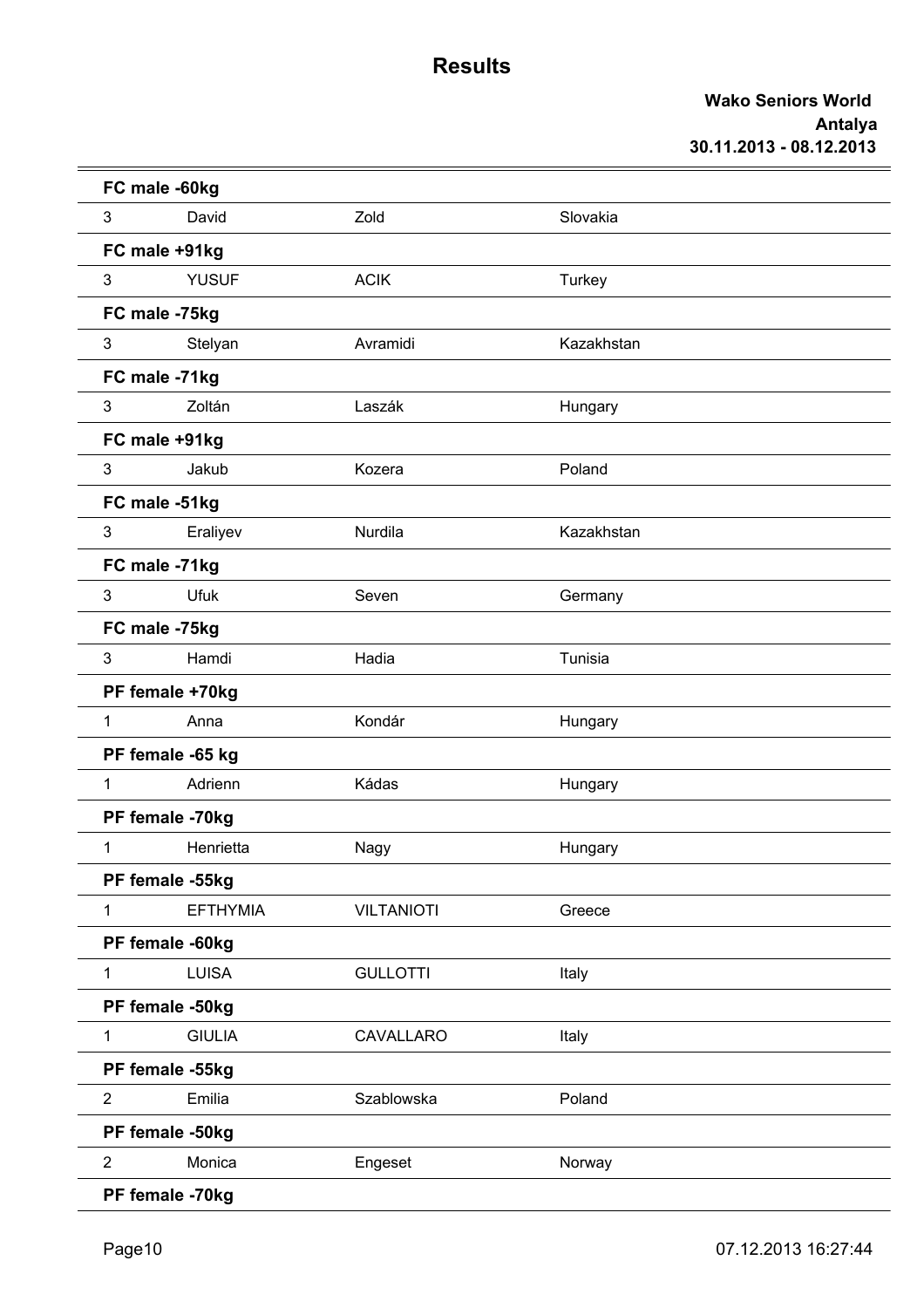| $\overline{2}$ | <b>MARIA</b>       | <b>SEMENOVA</b>  | <b>Russian Federation</b> |
|----------------|--------------------|------------------|---------------------------|
|                | PF female +70kg    |                  |                           |
| $\overline{2}$ | <b>DARIA</b>       | <b>MERKULOVA</b> | <b>Russian Federation</b> |
|                | PF female -65 kg   |                  |                           |
| $\overline{2}$ | <b>ANTONELLA</b>   | <b>ESPOSITO</b>  | Italy                     |
|                | PF female -60kg    |                  |                           |
| $\overline{2}$ | <b>SHAUNA</b>      | <b>BANNON</b>    | Ireland                   |
|                | PF female -50kg    |                  |                           |
| 3              | Mercédesz          | Veres            | Hungary                   |
| 3              | Sharon             | Gill             | <b>Great Britain</b>      |
|                | PF female -70kg    |                  |                           |
| 3              | <b>DEBORAH</b>     | <b>DE VITA</b>   | Italy                     |
|                | PF female -55kg    |                  |                           |
| 3              | <b>CARADH</b>      | <b>ODONOVAN</b>  | Ireland                   |
|                | PF female -70kg    |                  |                           |
| 3              | Jordan             | Ferguson         | Canada                    |
|                | PF female -60kg    |                  |                           |
| 3              | <b>Nelly</b>       | Hanicz           | Hungary                   |
|                | PF female -55kg    |                  |                           |
| 3              | <b>ROBERTA</b>     | CAVALLARO        | Italy                     |
|                | PF female -65 kg   |                  |                           |
| 3              | Natasha            | Walker           | <b>Great Britain</b>      |
| 3              | Ina                | Grindheim        | Norway                    |
|                | PF female +70kg    |                  |                           |
| 3              | Helena             | Andic            | Austria                   |
| 3              | Gaynor             | Morgan           | <b>Great Britain</b>      |
|                | PF female -60kg    |                  |                           |
| 3              | Neyens             | Evelyn           | Belgium                   |
|                | PF v. female -55kg |                  |                           |
| $\mathbf{1}$   | Helen              | Milne            | <b>Great Britain</b>      |
|                | PF v. female -65kg |                  |                           |
| $\mathbf{1}$   | Ruth               | Nelson           | <b>Great Britain</b>      |
|                | PF v. female +65kg |                  |                           |
| 1              | <b>ALICIA</b>      | <b>GAYSON</b>    | Ireland                   |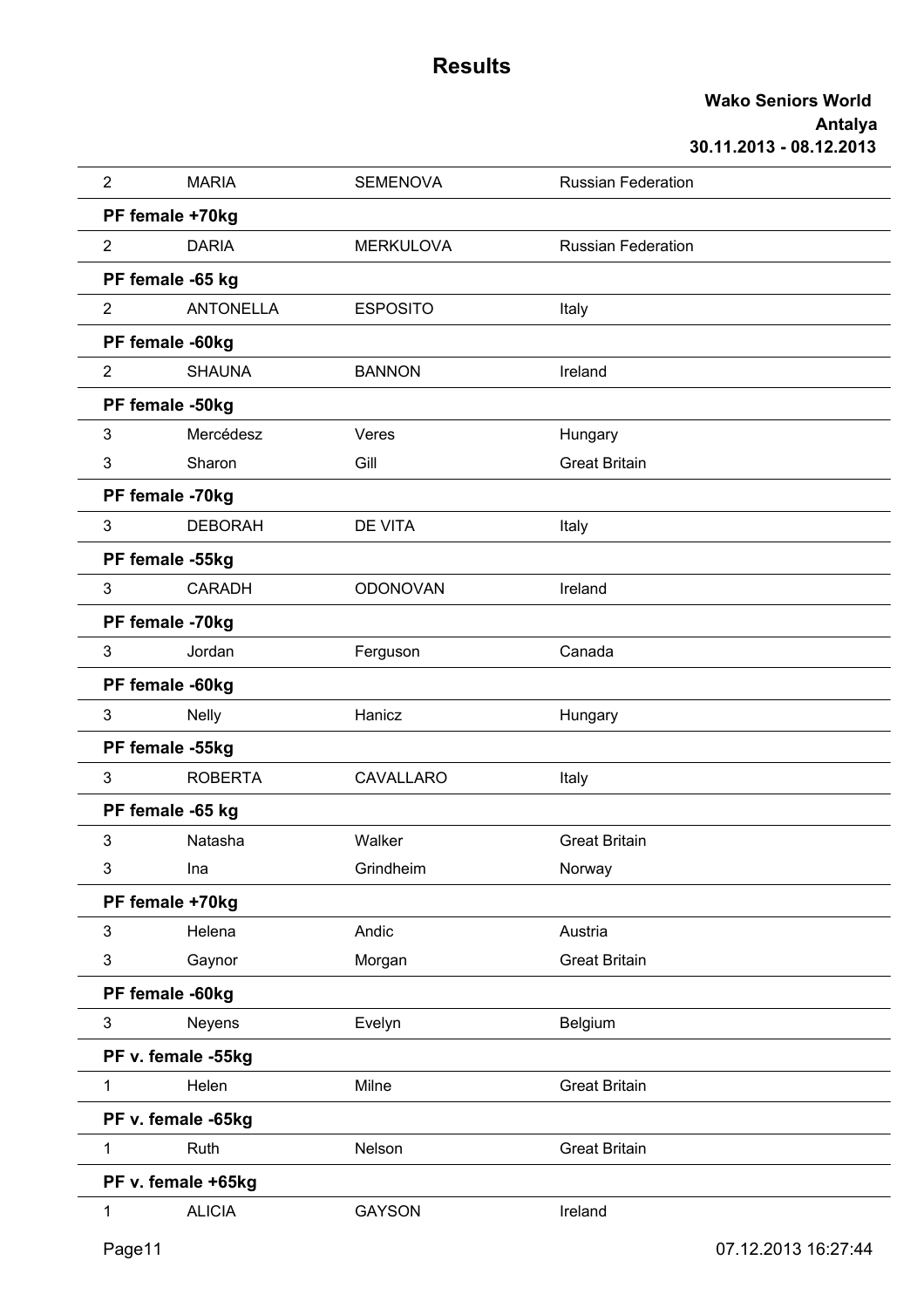| $\overline{2}$ | <b>RIVIERA</b>                   | <b>STEPHANIE</b>    | France                    |  |
|----------------|----------------------------------|---------------------|---------------------------|--|
|                | PF v. female -65kg               |                     |                           |  |
| $\overline{2}$ | <b>SALLIE</b>                    | <b>McARDLE</b>      | Ireland                   |  |
|                | PF v. female -55kg               |                     |                           |  |
| $\overline{2}$ | Aine                             | <b>Conlon Oates</b> | Ireland                   |  |
| 3              | Rehana                           | Mia                 | South Africa              |  |
|                | PF v. female -65kg               |                     |                           |  |
| 3              | Perrais                          | Valerie             | France                    |  |
|                | PF v. female -55kg               |                     |                           |  |
| 3              | <b>VASILIKI</b>                  | <b>MITROPOULOU</b>  | Greece                    |  |
|                | PF v. female -65kg               |                     |                           |  |
| 3              | Adriane                          | Las Casas           | <b>BRA</b>                |  |
|                | PF men +94kg                     |                     |                           |  |
| 1              | Michel                           | Decian              | Switzerland               |  |
|                | PF men -74kg                     |                     |                           |  |
| $\mathbf{1}$   | Laszló                           | Gömbös              | Hungary                   |  |
|                | PF men -57kg                     |                     |                           |  |
| $\mathbf{1}$   | <b>VINCENZO</b>                  | <b>GAGLIARDI</b>    | Italy                     |  |
|                | PF men -63kg                     |                     |                           |  |
| $\mathbf{1}$   | <b>ADRIANO</b>                   | <b>PASSARO</b>      | Italy                     |  |
|                | PF men -84kg                     |                     |                           |  |
| 1              | Zsolt                            | Mórádi              | Hungary                   |  |
|                | PF men -94kg                     |                     |                           |  |
| $\mathbf{1}$   | <b>ALEXANDER</b>                 | <b>BOBROV</b>       | <b>Russian Federation</b> |  |
|                | PF men -69kg                     |                     |                           |  |
| $\mathbf{1}$   | <b>DAVIDE</b>                    | <b>SFULCINI</b>     | Italy                     |  |
|                | <b>Point Fighting Team Fight</b> |                     |                           |  |
| $\mathbf{1}$   | Team                             | Hungary             | Hungary                   |  |
|                | PF men - 89kg                    |                     |                           |  |
| $\mathbf{1}$   | Krisztián                        | Jároszkievicz       | Hungary                   |  |
|                | PF men -79kg                     |                     |                           |  |
| 1              | <b>DEAN</b>                      | <b>BARRY</b>        | Ireland                   |  |
|                | PF men -74kg                     |                     |                           |  |
| $\overline{2}$ | Jaka                             | Hudales             | Slovenia                  |  |
| Page12         |                                  |                     | 07.12.2013 16:27:44       |  |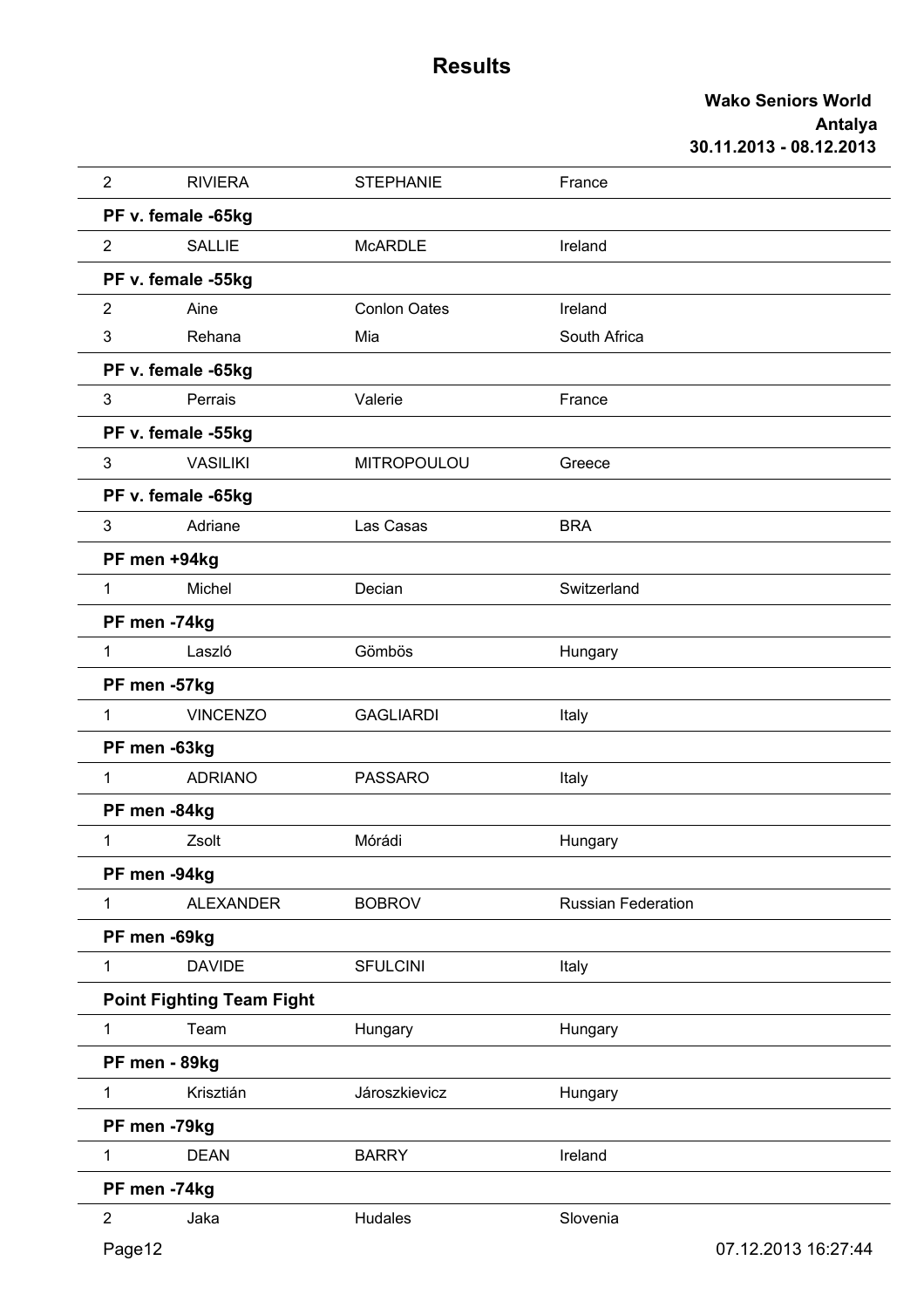| PF men -79kg              |                                  |                      |                      |
|---------------------------|----------------------------------|----------------------|----------------------|
| $\overline{2}$            | <b>MARCO</b>                     | <b>NORDIO</b>        | Italy                |
| PF men -84kg              |                                  |                      |                      |
| $\overline{2}$            | <b>ROBBIE</b>                    | <b>MCMENAMY</b>      | Ireland              |
| PF men -57kg              |                                  |                      |                      |
| $\overline{2}$            | <b>SEAN</b>                      | <b>BRENNAN</b>       | Ireland              |
|                           | <b>Point Fighting Team Fight</b> |                      |                      |
| $\overline{2}$            | Team                             | Italy                | Italy                |
| PF men -63kg              |                                  |                      |                      |
| $\overline{2}$            | Richárd                          | Veres                | Hungary              |
| PF men -94kg              |                                  |                      |                      |
| $\overline{2}$            | Márton                           | Murvai               | Hungary              |
| PF men -69kg              |                                  |                      |                      |
| $\overline{2}$            | Timmy                            | Sarantoudis          | Germany              |
| PF men - 89kg             |                                  |                      |                      |
| $\overline{2}$            | Alexander                        | Gleixner             | Germany              |
| PF men +94kg              |                                  |                      |                      |
| $\overline{2}$            | David                            | Firth                | <b>Great Britain</b> |
| PF men -84kg              |                                  |                      |                      |
| $\mathbf{3}$              | <b>PETAR</b>                     | ZHIVKOV              | <b>Bulgaria</b>      |
| PF men -74kg              |                                  |                      |                      |
| 3                         | <b>Blaine</b>                    | Watson               | <b>Great Britain</b> |
| PF men -69kg              |                                  |                      |                      |
| 3                         | Thomas                           | <b>Banks</b>         | <b>Great Britain</b> |
|                           | <b>Point Fighting Team Fight</b> |                      |                      |
| $\ensuremath{\mathsf{3}}$ | Team                             | <b>Great Britain</b> | <b>Great Britain</b> |
| PF men -79kg              |                                  |                      |                      |
| 3                         | Jack                             | Evans                | <b>Great Britain</b> |
| PF men -63kg              |                                  |                      |                      |
| $\mathbf{3}$              | De Backer                        | Wout                 | Belgium              |
| PF men -69kg              |                                  |                      |                      |
| $\mathbf{3}$              | Ramael                           | <b>Nick</b>          | Belgium              |
| PF men -63kg              |                                  |                      |                      |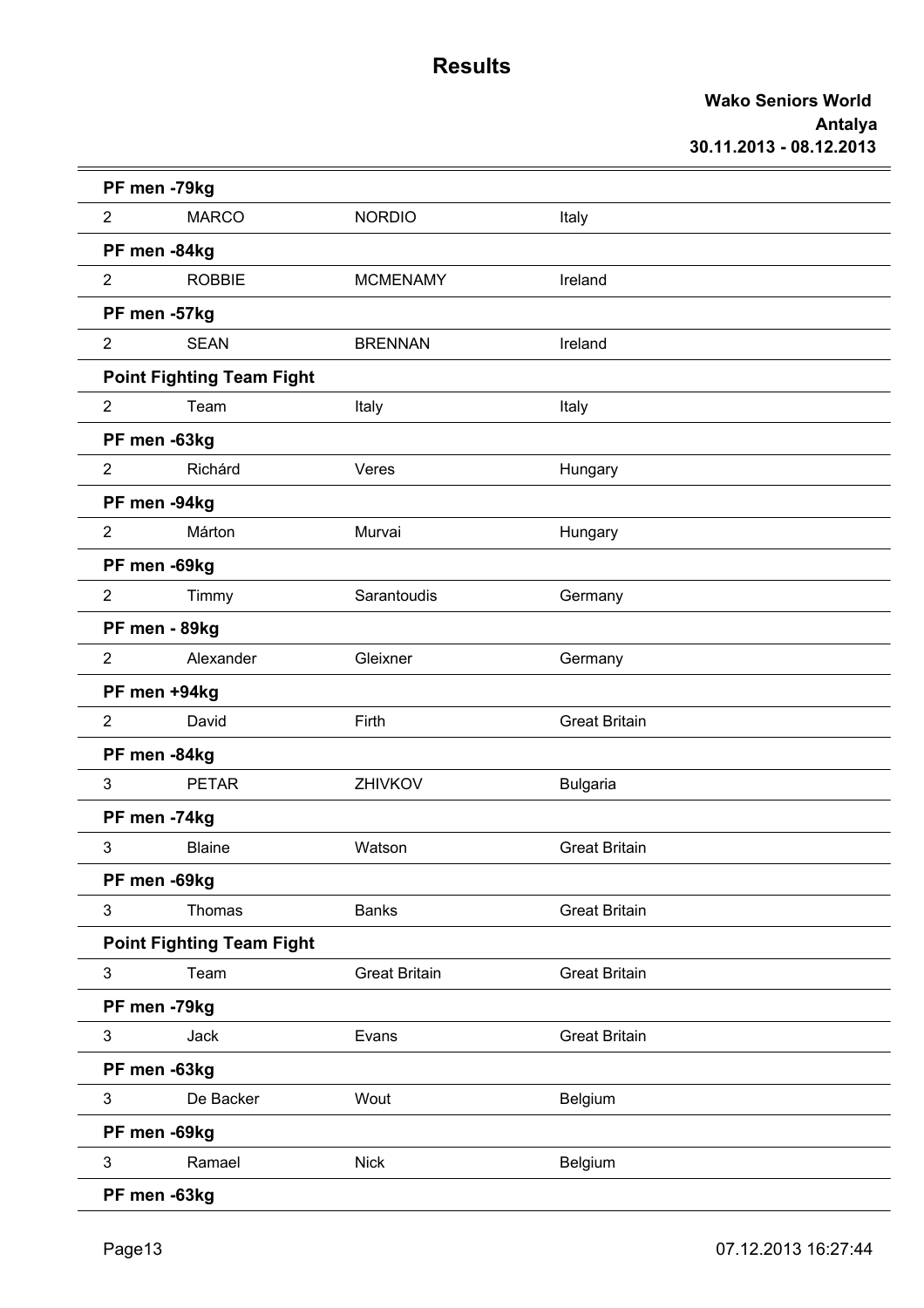| 3              | <b>DESSIE</b>                    | <b>LEONARD</b>                 | Ireland                   |  |
|----------------|----------------------------------|--------------------------------|---------------------------|--|
|                | PF men - 89kg                    |                                |                           |  |
| $\mathfrak{S}$ | Erik                             | <b>Brodreskift</b>             | Norway                    |  |
|                | PF men -84kg                     |                                |                           |  |
| 3              |                                  | DIMOSTHENIS-ALEXANRACHIANIOTIS | Greece                    |  |
|                | PF men -94kg                     |                                |                           |  |
| $\mathbf{3}$   | <b>CIHAT</b>                     | <b>ARI</b>                     | Turkey                    |  |
|                | PF men -79kg                     |                                |                           |  |
| 3              | <b>EMANUIL</b>                   | <b>DIMITROV</b>                | <b>Bulgaria</b>           |  |
|                | PF men +94kg                     |                                |                           |  |
| $\mathfrak{S}$ | <b>JAMES</b>                     | <b>OCONNOR</b>                 | Ireland                   |  |
|                | PF men -57kg                     |                                |                           |  |
| 3              | <b>MAXIM</b>                     | <b>FADEEV</b>                  | <b>Russian Federation</b> |  |
| 3              | Roland                           | <b>Kiss</b>                    | Hungary                   |  |
|                | PF men - 89kg                    |                                |                           |  |
| 3              | <b>STEPAN</b>                    | <b>TROFIMOV</b>                | <b>Russian Federation</b> |  |
|                | PF men -74kg                     |                                |                           |  |
| 3              | <b>EGOR</b>                      | <b>RYABCHIKOV</b>              | <b>Russian Federation</b> |  |
|                | PF men +94kg                     |                                |                           |  |
| $\mathfrak{S}$ | <b>Boris</b>                     | Miškovic                       | Croatia                   |  |
|                | PF men -94kg                     |                                |                           |  |
| 3              | <b>PAOLO</b>                     | <b>NICEFORO</b>                | Italy                     |  |
|                | <b>Point Fighting Team Fight</b> |                                |                           |  |
| 3              | Team                             | Germany                        | Germany                   |  |
|                | PF v. male -74kg                 |                                |                           |  |
| $\mathbf{1}$   | <b>MAURIZIO</b>                  | <b>VALSESIA</b>                | Italy                     |  |
|                | PF v. male +94kg                 |                                |                           |  |
| $\mathbf{1}$   | <b>ANDREA</b>                    | <b>BORRELLO</b>                | Italy                     |  |
|                | PF v. male -84kg                 |                                |                           |  |
| $\mathbf{1}$   | Andreas                          | Riem                           | Germany                   |  |
|                | PF v. male -94kg                 |                                |                           |  |
| 1.             | <b>JOHN</b>                      | <b>BARBETTA</b>                | Italy                     |  |
|                | PF v. male -63kg                 |                                |                           |  |
| $\mathbf{1}$   | <b>BRUNO</b>                     | <b>MANCA</b>                   | Italy                     |  |
| Page14         |                                  |                                | 07.12.2013 16:27:44       |  |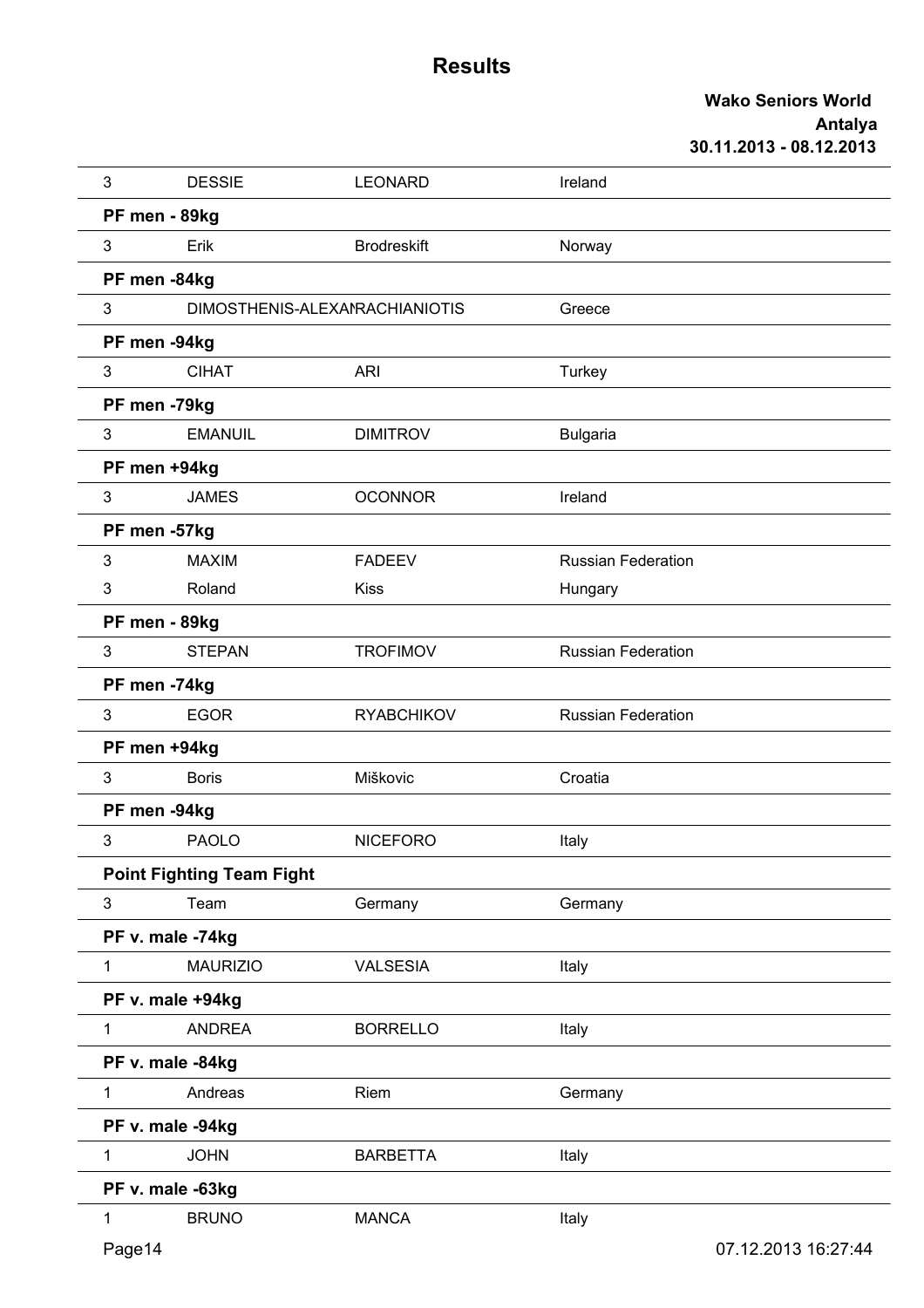|                | PF v. male -74kg |                  |                      |  |
|----------------|------------------|------------------|----------------------|--|
| $\overline{2}$ | Gordon           | Mitchell         | <b>Great Britain</b> |  |
|                | PF v. male -63kg |                  |                      |  |
| $\overline{2}$ | Firas            | Ad Dulimi        | Irak                 |  |
|                | PF v. male -94kg |                  |                      |  |
| $\overline{2}$ | <b>MARTIN</b>    | <b>BANNON</b>    | Ireland              |  |
|                | PF v. male +94kg |                  |                      |  |
| $\overline{2}$ | Günther          | Weninger         | Austria              |  |
|                | PF v. male -84kg |                  |                      |  |
| $\overline{2}$ | <b>GIOVANNI</b>  | <b>CIOLINO</b>   | Italy                |  |
|                | PF v. male -74kg |                  |                      |  |
| 3              | Piotr            | Siegoczynski     | Poland               |  |
| 3              | <b>EAMONN</b>    | <b>BRESLIN</b>   | Ireland              |  |
|                | PF v. male -63kg |                  |                      |  |
| 3              | Lusine Jean      | Philippe         | France               |  |
|                | PF v. male -94kg |                  |                      |  |
| 3              | <b>MERCIER</b>   | <b>STEPHANE</b>  | France               |  |
|                | PF v. male -84kg |                  |                      |  |
| 3              | <b>Tom Eirik</b> | Steinsland       | Norway               |  |
| 3              | <b>ERRHLICH</b>  | <b>LAURENT</b>   | France               |  |
|                | PF v. male -94kg |                  |                      |  |
| 3              | Frank            | Feuer            | Germany              |  |
|                | PF v. male +94kg |                  |                      |  |
| 3              | István           | Tóth             | Hungary              |  |
| 3              | <b>PAUL</b>      | <b>COFFEY</b>    | Ireland              |  |
|                | KL female -50kg  |                  |                      |  |
| $\mathbf{1}$   | <b>FUNDA</b>     | <b>TIKEN</b>     | Turkey               |  |
|                | KL female -65kg  |                  |                      |  |
| $\mathbf{1}$   | <b>ADRIANA</b>   | <b>TRICOCI</b>   | Italy                |  |
|                | KL female -70kg  |                  |                      |  |
| $\mathbf{1}$   | Marta            | Waliczek         | Poland               |  |
|                | KL female -60kg  |                  |                      |  |
| $\mathbf{1}$   | <b>ALBENA</b>    | <b>SITNILSKA</b> | <b>Bulgaria</b>      |  |
|                | KL female -55kg  |                  |                      |  |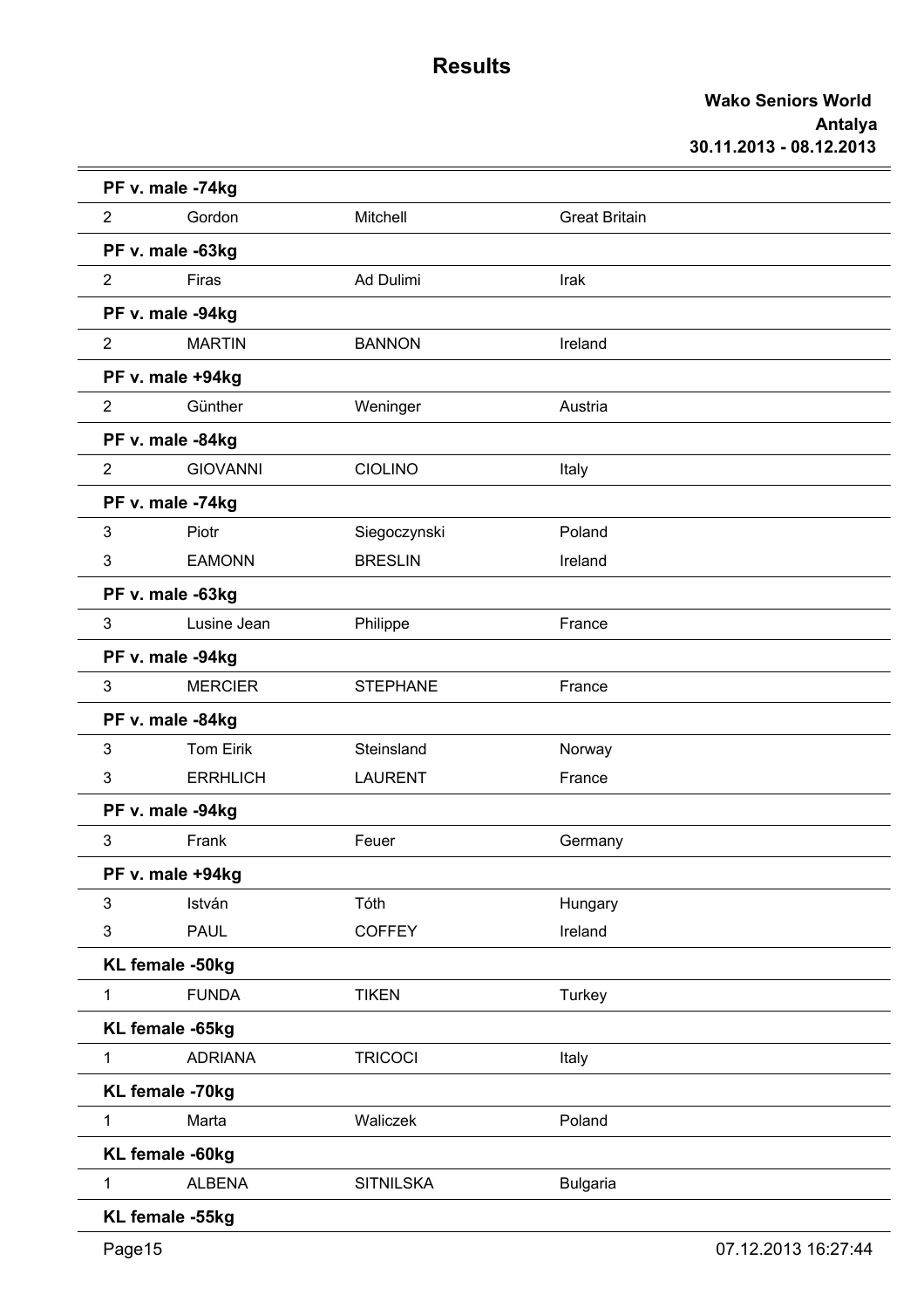| 1              | <b>NICOLE</b>    | <b>PERONA</b>      | Italy                     |                     |
|----------------|------------------|--------------------|---------------------------|---------------------|
|                | KL female +70kg  |                    |                           |                     |
| 1              | <b>GIULIA</b>    | <b>COMPAGNO</b>    | Italy                     |                     |
|                | KL female -70kg  |                    |                           |                     |
| $\overline{2}$ | Veronika         | Kohutova           | <b>Czech Republic</b>     |                     |
|                | KL female -65kg  |                    |                           |                     |
| $\overline{2}$ | <b>HAMDUSENA</b> | <b>CINAR</b>       | Turkey                    |                     |
|                | KL female -50kg  |                    |                           |                     |
| $\overline{2}$ | Zuhro            | Kholova            | Tajikistan                |                     |
|                | KL female -55kg  |                    |                           |                     |
| $\overline{2}$ | Doris            | Köhler             | Austria                   |                     |
|                | KL female +70kg  |                    |                           |                     |
| $\overline{2}$ | Lucie            | Mlejnková          | <b>Czech Republic</b>     |                     |
|                | KL female -60kg  |                    |                           |                     |
| $\overline{2}$ | <b>OLGA</b>      | <b>POLOVNIKOVA</b> | <b>Russian Federation</b> |                     |
| 3              | Tereza           | Martinkova         | Czech Republic            |                     |
|                | KL female -55kg  |                    |                           |                     |
| 3              | <b>NINA</b>      | <b>GORISEK</b>     | Slovenia                  |                     |
|                | KL female -60kg  |                    |                           |                     |
| 3              | Paulina          | Frankowska         | Poland                    |                     |
|                | KL female -65kg  |                    |                           |                     |
| 3              | <b>VALENTINA</b> | <b>NIKITENKO</b>   | <b>Russian Federation</b> |                     |
|                | KL female -70kg  |                    |                           |                     |
| 3              | <b>ELINA</b>     | <b>GISMEEVA</b>    | <b>Russian Federation</b> |                     |
|                | KL female -65kg  |                    |                           |                     |
| 3              | ANGELIQUE        | <b>PITIOT</b>      | France                    |                     |
|                | KL female -70kg  |                    |                           |                     |
| 3              | <b>CRISTINA</b>  | <b>CARUSO</b>      | Italy                     |                     |
|                | KL female +70kg  |                    |                           |                     |
| 3              | Soukaina         | Haddoubi           | Morocco                   |                     |
|                | KL female -50kg  |                    |                           |                     |
| 3              | Zaneta           | Ciesla             | Poland                    |                     |
|                | KL female -55kg  |                    |                           |                     |
| $\mathfrak{S}$ | AMALIYA          | <b>KOLEVA</b>      | <b>Bulgaria</b>           |                     |
| Page16         |                  |                    |                           | 07.12.2013 16:27:44 |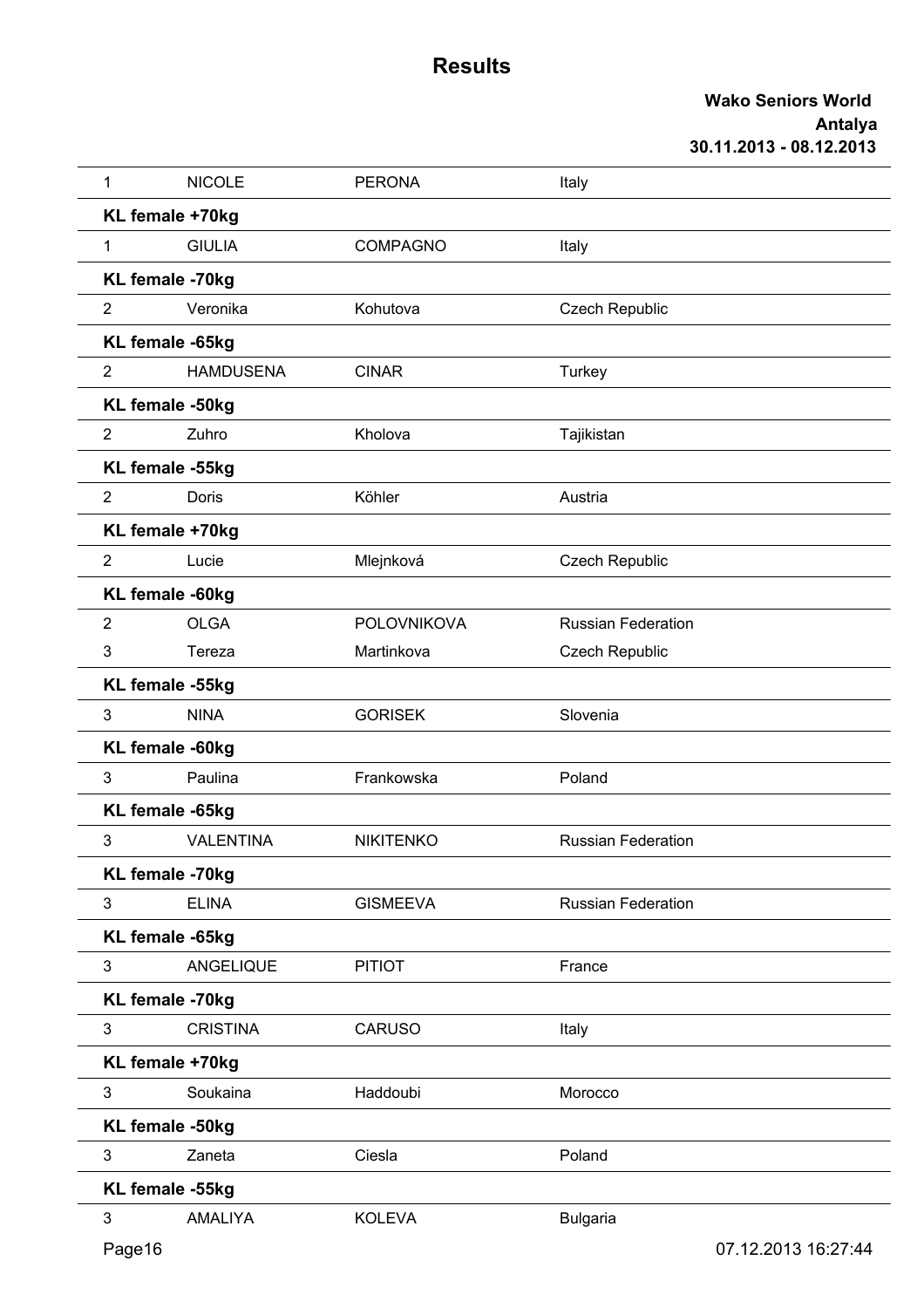|                | KL female +70kg   |                  |                           |  |
|----------------|-------------------|------------------|---------------------------|--|
| 3              | <b>ANASTASIIA</b> | <b>SHAKHINA</b>  | <b>Russian Federation</b> |  |
|                | KL female -50kg   |                  |                           |  |
| 3              | <b>LIEVROUW</b>   | <b>MARINE</b>    | France                    |  |
| KL male -57kg  |                   |                  |                           |  |
| $\mathbf{1}$   | Avazbek           | Amanbekov        | <b>KGZ</b>                |  |
|                | KL male +94kg     |                  |                           |  |
| $\mathbf{1}$   | Artem             | Vasylenko        | Ukraine                   |  |
|                | KL male -89kg     |                  |                           |  |
| $\mathbf{1}$   | Dejan             | <b>VAJS</b>      | Slovenia                  |  |
| KL male -84kg  |                   |                  |                           |  |
| $\mathbf{1}$   | Jan               | <b>SOFTIC</b>    | Slovenia                  |  |
| KL male -94kg  |                   |                  |                           |  |
| $\mathbf{1}$   | <b>IBRAHIM</b>    | <b>TELLI</b>     | Turkey                    |  |
|                | KL male -69kg     |                  |                           |  |
| $\mathbf{1}$   | Volodymyr         | Demchuk          | Ukraine                   |  |
| KL male -79kg  |                   |                  |                           |  |
| $\mathbf{1}$   | Kamil             | Ruta             | Poland                    |  |
| KL male -63kg  |                   |                  |                           |  |
| 1              | <b>RAMIS</b>      | <b>ABDULLIN</b>  | <b>Russian Federation</b> |  |
| KL male -74kg  |                   |                  |                           |  |
| $\mathbf{1}$   | <b>DIMITAR</b>    | <b>GJORGJIEV</b> | Macedonia                 |  |
| KL male -89kg  |                   |                  |                           |  |
| $\overline{2}$ | Pavels            | Haritonovs       | Latvia                    |  |
|                | KL male -57kg     |                  |                           |  |
| $\overline{2}$ | <b>OMER FARUK</b> | <b>AVCI</b>      | Turkey                    |  |
| KL male -63kg  |                   |                  |                           |  |
| $\overline{2}$ | <b>MURAT</b>      | <b>ANTEPLI</b>   | Turkey                    |  |
|                | KL male +94kg     |                  |                           |  |
| $\overline{2}$ | <b>GIOVANNI</b>   | <b>BALZANO</b>   | Italy                     |  |
| KL male -84kg  |                   |                  |                           |  |
| $\overline{2}$ | <b>HANI</b>       | <b>KHALIL</b>    | Israel                    |  |
|                | KL male -79kg     |                  |                           |  |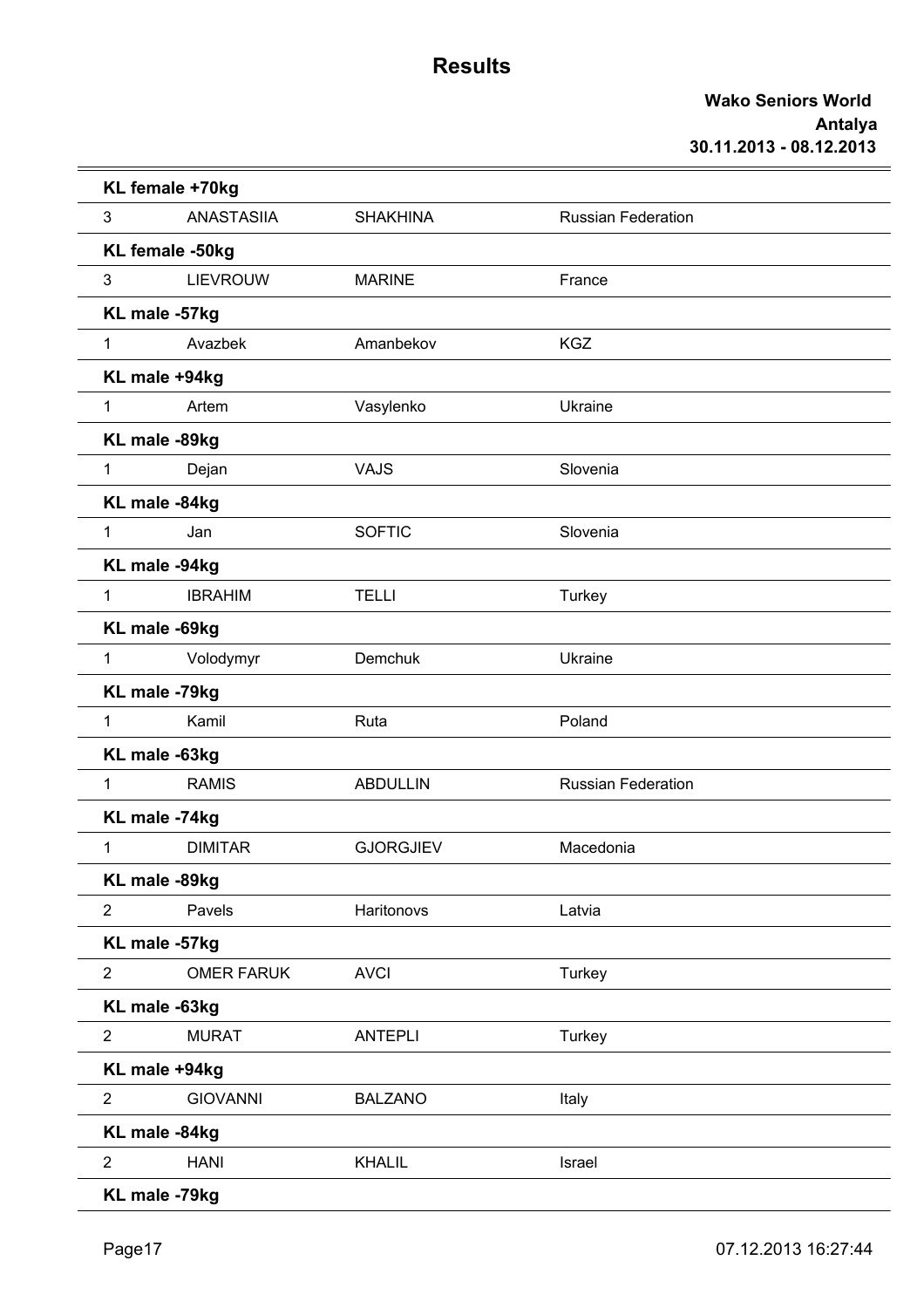| $\overline{2}$ | <b>NIKOLA</b>    | <b>DURIC</b>      | Bosnia and Herzegovina    |  |  |
|----------------|------------------|-------------------|---------------------------|--|--|
|                | KL male -69kg    |                   |                           |  |  |
| $\overline{2}$ | <b>RUSTAM</b>    | <b>MIRZOEV</b>    | <b>Russian Federation</b> |  |  |
|                | KL male -74kg    |                   |                           |  |  |
| $\overline{2}$ | Jerzy            | Wronski           | Poland                    |  |  |
|                | KL male -94kg    |                   |                           |  |  |
| $\overline{2}$ | <b>SERGEI</b>    | <b>PONOMAREV</b>  | <b>Russian Federation</b> |  |  |
| 3              | <b>FUAD</b>      | <b>ZEYNALOV</b>   | Azerbaijan                |  |  |
|                | KL male +94kg    |                   |                           |  |  |
| 3              | Michal           | Wszelak           | Poland                    |  |  |
|                | KL male -89kg    |                   |                           |  |  |
| 3              | Cyprian          | Grzeda            | Poland                    |  |  |
|                | KL male -63kg    |                   |                           |  |  |
| 3              | Maciej           | Dominczak         | Poland                    |  |  |
|                | KL male -94kg    |                   |                           |  |  |
| 3              | Reinis           | Porozovs          | Latvia                    |  |  |
|                | KL male -63kg    |                   |                           |  |  |
| 3              | <b>LUCA</b>      | <b>MAMELI</b>     | Italy                     |  |  |
|                | KL male -84kg    |                   |                           |  |  |
| 3              | <b>SAHIN</b>     | <b>ARAS</b>       | Turkey                    |  |  |
|                | KL male -79kg    |                   |                           |  |  |
| 3              | <b>MUSTAFA</b>   | <b>DEMIREL</b>    | Turkey                    |  |  |
|                | KL male -74kg    |                   |                           |  |  |
| 3              | YAHYA            | <b>ALEMDAG</b>    | Turkey                    |  |  |
|                | KL male -79kg    |                   |                           |  |  |
| 3              | Marjan           | <b>BOLHAR</b>     | Slovenia                  |  |  |
|                | KL male +94kg    |                   |                           |  |  |
| 3              | Jaroslav         | Pasa              | Slovakia                  |  |  |
|                | KL male -69kg    |                   |                           |  |  |
| 3              | Viliam           | Vanta             | Slovakia                  |  |  |
|                | KL male -74kg    |                   |                           |  |  |
| 3              | <b>ALEKSEI</b>   | <b>KRAVCHENKO</b> | <b>Russian Federation</b> |  |  |
|                | KL male -84kg    |                   |                           |  |  |
| 3              | <b>VLADISLAV</b> | <b>KOMAROV</b>    | <b>Russian Federation</b> |  |  |
| Page18         |                  |                   | 07.12.2013 16:27:44       |  |  |